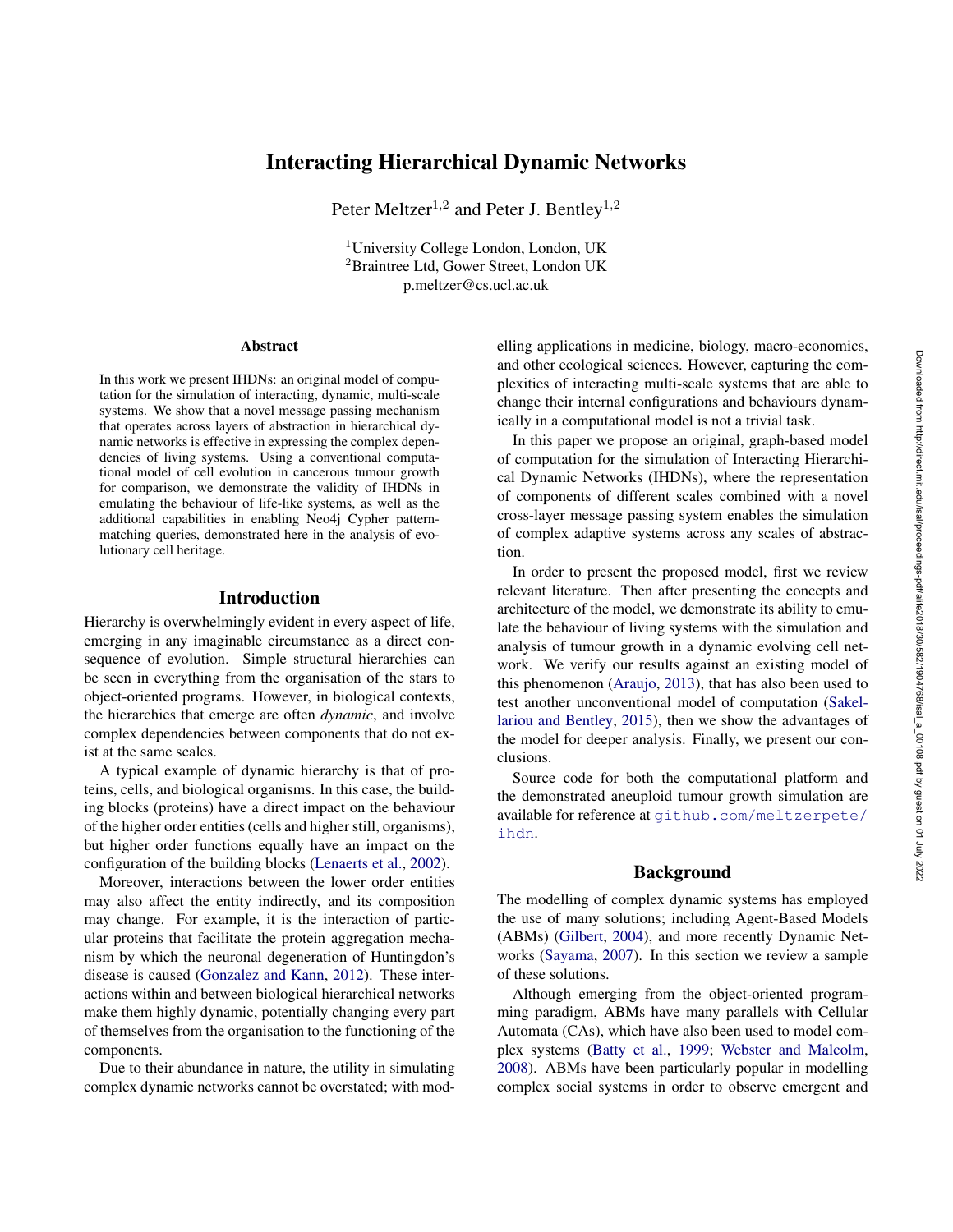collective behaviours [\(Axelrod,](#page-7-8) [1997\)](#page-7-8).

The modelling methodology for ABMs typically begins with (deductive) observations of real world phenomena in order to derive agent state update rules. With the agents' update rules defined, simulations can be executed wherein (inductive) analysis of emergent properties can be made. Consequently, [Axelrod](#page-7-8) [\(1997\)](#page-7-8) and [Epstein](#page-7-9) [\(1999\)](#page-7-9) argue that ABMs offer a distinct "third" scientific method i.e. *generative* science.

In more recent years, Multi-Agent Systems have been developed [\(Ahmed et al.,](#page-7-10) [2006\)](#page-7-10), and ABMs have been combined with Reinforcement Learning [\(Arel et al.,](#page-7-11) [2010\)](#page-7-11), in which agents' policy functions are optimised to minimize the distance between simulated and real-world observed data. In an attempt to better capture the inherent hierarchy in naturally occurring complex systems, models such as [\(Bor](#page-7-12)[tot et al.,](#page-7-12) [2017\)](#page-7-12) and [\(Yao and Van de Peer,](#page-7-13) [2017\)](#page-7-13) define layers for hierarchical organisation of agents. However, these models only allow for a finite number of layers and configurations; and hence, as with ABMs in general, are restricted in their representation of dynamic systems.

Different in their approach, Dynamic Networks have been applied to modelling complex phenomena found in epidemics [\(Gross et al.,](#page-7-14) [2006\)](#page-7-14), social networks [\(Funk et al.,](#page-7-15) [2010\)](#page-7-15), and neuroscience [\(Pearlmutter and Houghton,](#page-7-16) [2009\)](#page-7-16). However, these applications are typically concerned with either the changing states of fixed topology networks (of which conventional Artificial Neural Networks are a prime example), or the changing properties of a network based on topological transformations alone.

Contrary to this, [\(Sayama,](#page-7-5) [2007\)](#page-7-5) provides a framework for the uniform representation of state-topology coevolution via graph-rewritings, with a demonstration of automated rule discovery using real-world observed network evolution data [\(Sayama et al.,](#page-7-17) [2013\)](#page-7-17). However, as a consequence of decoupling the representation of entities and their behaviours, these models do not achieve the same expressiveness of ABMs in describing the effects of small changes in individual systems on the dynamics of the whole [\(Bent](#page-7-18)[ley,](#page-7-18) [2009\)](#page-7-18).

# Interacting Hierarchical Dynamic Networks The Model of Computation

The single component of computation in IHDNs is the sys-tem [\(Figure 1\)](#page-1-0). As in a property graph, a system  $S$  may have a set of any number of labels  $L^S$ , and a set of any number of properties  $P<sup>S</sup>$  in the form of key value pairs. In addition, a system may optionally be given a vote function  $F_V^S$ , a filter vector  $I<sup>S</sup>$ , and a vote vector  $V<sup>S</sup>$ . An ordered set of all possible system functions F is shared by all systems, with  $|F|$ denoting the total number of defined functions.

The system may have a set of any number of child systems  $C^S = \{C_1^S, C_2^S, ...\}$  and (excluding ROOT systems)

<span id="page-1-0"></span>

Figure 1: The abstract IHDN system model.

<span id="page-1-1"></span>

Figure 2: (A) Systems may have multiple parent systems, and user defined relationships may exist between systems of the same or different scales. (B) A deepClone operation on system  $S$  recursively copies contained systems, while membership in higher order entities is inherited. (C) The system  $S$  performs a transfer operation on  $S_3$  to the system  $T$ .

will have always at least one parent system  $P<sup>S</sup>$ . Relationships indicating compositional hierarchy are labelled with the CONTAINS relationship type, while any other user defined relationship types may exist between any pair of systems. Typical operations for topology mutation include deepClone and transfer [\(Figure 2\)](#page-1-1).

Computation (here the update of system state - internal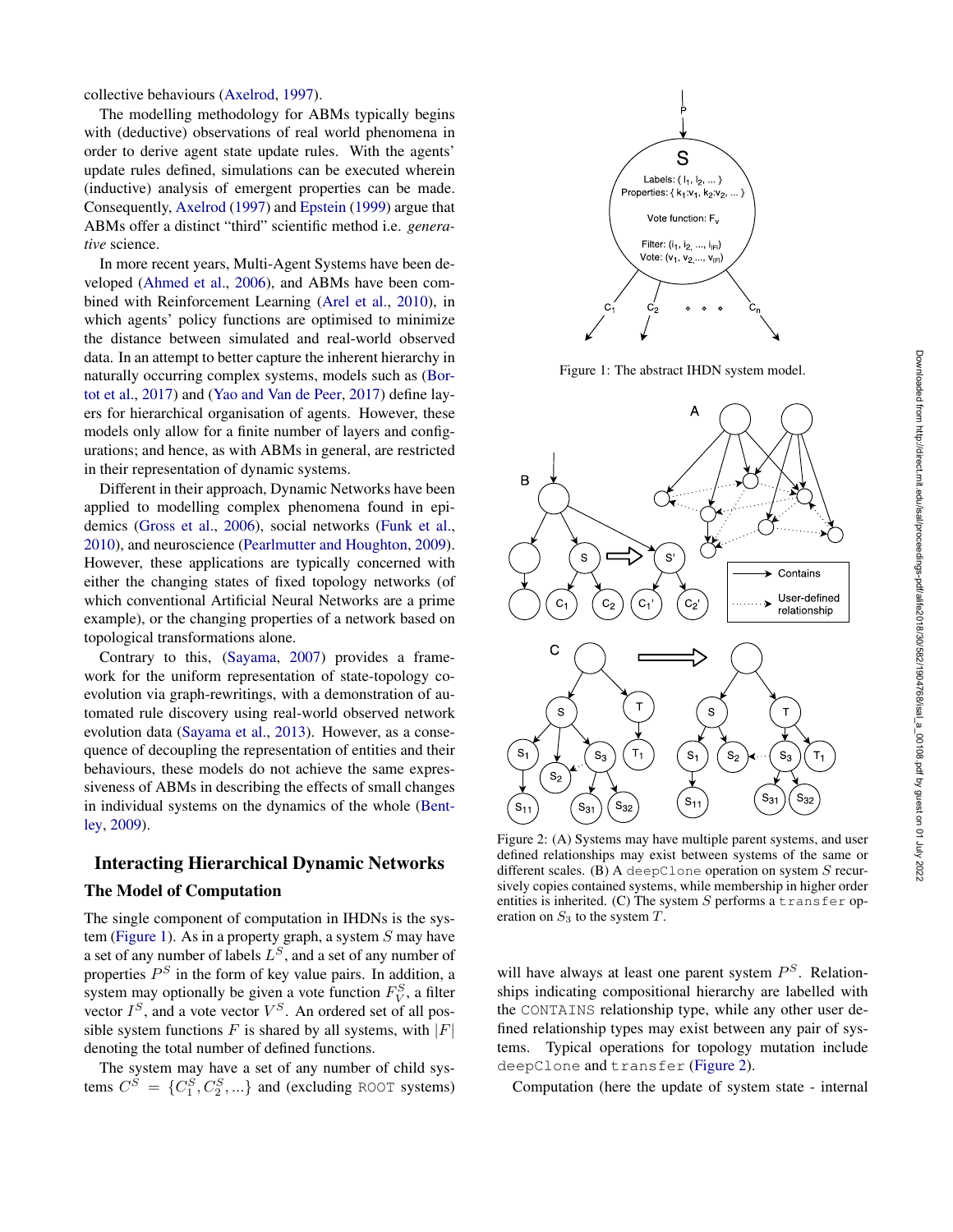<span id="page-2-0"></span>

Figure 3: Recursive compute algorithm executed at each ROOT system once per iteration.

and/or structural), then proceeds via a depth-first traversal over the CONTAINS relationships initiated at every ROOT system (in a random order), once per *iteration*. The traversal facilitates a message passing system that enables systems to influence the selected actions of others at different levels in the hierarchy.

When each system is selected to perform an action, the functions are selected from  $F$  probabilistically, according to the messages received by that system. There are two types of message passed between systems in the hierarchy: filters are passed down the tree; and votes are passed upwards. The elements of both the filter and vote vectors correspond directly to the functions of F.

To select a function for a system  $S$  to perform, the filter vector from the current parent system  $I<sup>P</sup>$  and the set of vote vectors  $V^{C<sup>S</sup>}$  are both considered. As filters are passed down the tree, they are combined with the element-wise product, enabling a system to set any chosen function's probability of selection to 0 regardless of the received votes and filters of lower level systems. Equally filters may introduce an overall bias to be applied to the received votes and to hierarchically

bias the actions of lower constituent systems. The default behaviour is to reduce  $V^{C^S}$  with addition to give

$$
V^{S} = V^{C_1^{S}} + V^{C_2^{S}} + \dots + V^{C_n^{S}}
$$

to then calculate the element-wise product  $V^S \odot I^P$ . The result is a vector of length  $|F|$ , which is used as a probability distribution relative to the sum of its elements to select with bias the function  $f \in F$  to perform.

While the default behaviour is to combine child systems' votes with addition, and adding the system's own vote before passing the vote up the tree, the votes may be intercepted and reduced differently, or even completely discarded by defining a new vote function for any chosen types of system.

[Figure 3](#page-2-0) provides an outline of the recursive compute function, and demonstrates the order in which filters and votes are combined and how they are passed up and down the tree.

## Implementation

The IHDN prototype implementation used for demonstration here is written in Java and exposes a simple API for the development of simulations on top of an embedded Neo4j instance. If votes and filters are not specified for a given system, the defaults of  $(0, 0, ...)$  and  $(1, 1, ...)$  are used respectively, contributing no bias or restriction on function selection. Likewise, any ROOT systems are given the default filter of  $(1, 1, ...)$  as their parent filter during computation.

On completion of a simulation, the graph database is stored and can then be queried directly with Cypher<sup>[1](#page-2-1)</sup>, or visually using any existing Neo4j compatible tools. The demonstration that follows employs the use of the Neo4j multi-platform desktop browser.

## Tracing Cell Lineage in Simulated Aneuploid Tumour Growth

Having presented the IHDN platform for the simulation of dynamic hierarchical systems, we now evaluate it against an existing biological model of cancerous tumour growth implemented on a conventional computer [\(Araujo,](#page-7-2) [2013\)](#page-7-2), which was also used to test another unconventional computing platform [\(Sakellariou and Bentley,](#page-7-3) [2015\)](#page-7-3). The rest of this section describes the simulation according to the methodology given in [\(Bentley,](#page-7-18) [2009\)](#page-7-18).

The simulation is concerned with role of chromosome missegregation in cancerous tumour growth; and since cancer is progressive via heritable change to cells, the relevance of tracing this change in understanding and hence treating cancer is especially evident. Better understanding of cell lineage affords greater understanding of how a particular cancer will progress, how susceptible it will be to treatment, and the likely-hood of its return [\(Frank,](#page-7-19) [2007;](#page-7-19) [Bolton et al.,](#page-7-20) [2016\)](#page-7-20).

<span id="page-2-1"></span><sup>1</sup> <https://neo4j.com/cypher-graph-query-language/>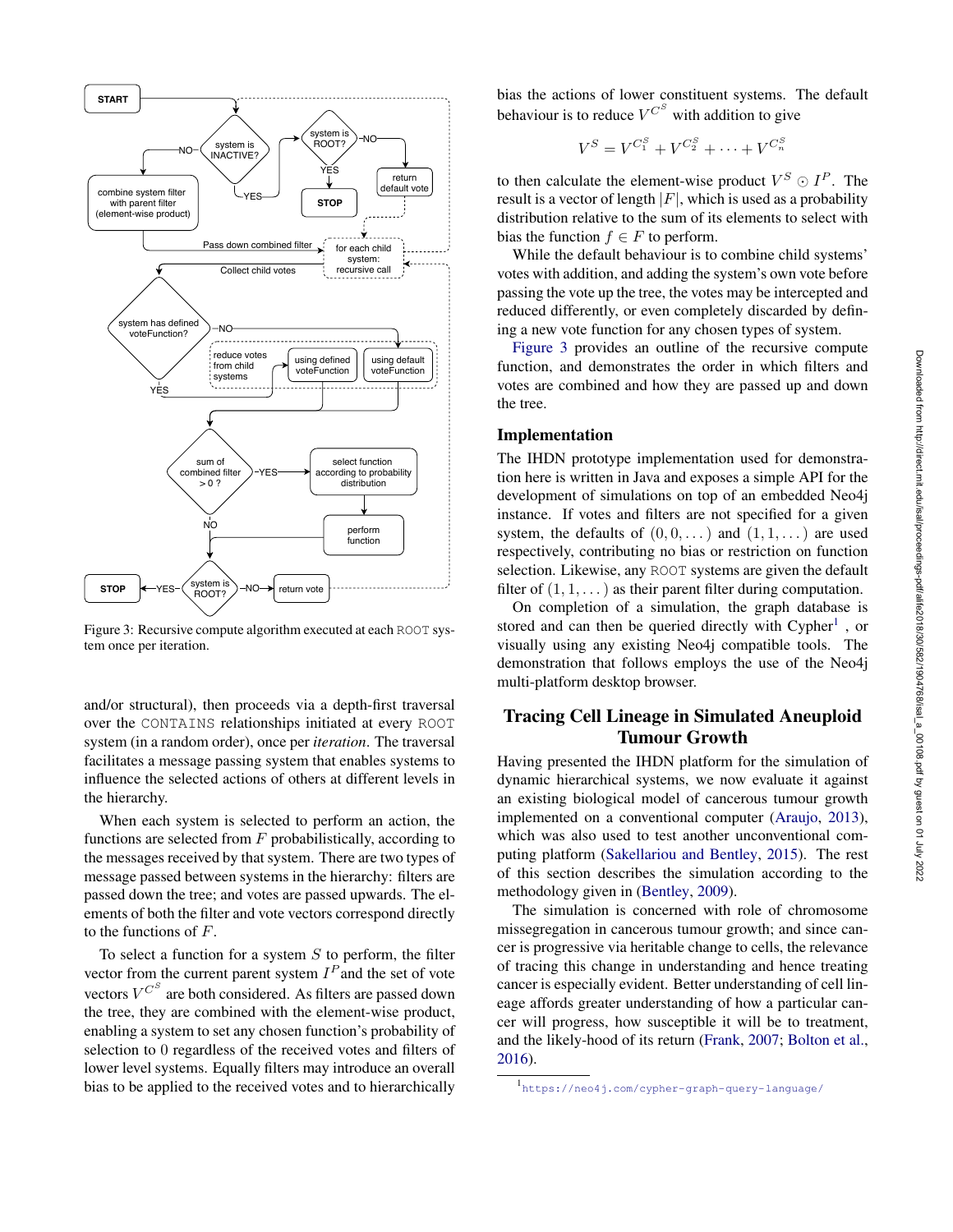During normal mitotic cell division, each chromosome is duplicated and the resulting set of chromosomes is segregated equally (in a direct one to one correspondence) between the resulting new cells. However, it is estimated for human cells that an average of one in one hundred cell divisions spontaneously missegregates [\(Cremer et al.,](#page-7-21) [2001\)](#page-7-21), i.e. fails to separate the chromosomes into two identical sets, resulting in one cell with extra chromosomes (and hence extra copies of the contained genes), and the other cell with fewer.

As a consequence of this phenomenon and the configuration of which genes are present in the gained and lost chromosomes, cells with different properties and behaviours arise, which can lead to the evolution of cancerous cells that divide highly and do not die naturally.

### The Model

To explain the way in which aneuploid tumours develop requires four main abstractions of physical systems: the tissue, the cell, the chromosome, and the gene. Contrary to previous implementations, here these abstractions are adopted directly (each as a tree of systems in the hierarchy), affording an intuitive correspondence between the problem domain and the computational model.

## Components

For this particular simulation, it is necessary to model three particular gene abstractions - the apoptosis regulatory gene (a tumour suppressor gene that regulates cell death), the cell division regulatory gene (an abstraction of proto-oncogenes that promotes cell growth and progression), and the chromosome segregation regulatory gene (an abstraction of genes that control the fidelity of cell division and reduce the likelihood of chromosome missegregation). To capture the sensitivity of the cell behaviours on the initial genetic configurations and gene linkage (the membership of which genes are encoded in which chromosomes), three different chromosome distributions are modelled [\(Figure 4\)](#page-3-0).

<span id="page-3-0"></span>

Figure 4: Three possible chromosome distributions, formed as combinations of six unqiue chromsome configurations.

A complete list of the entities modelled in this experiment can be seen in [Table 1.](#page-3-1) As will be discussed below, each physical entity is not represented by a single system, but rather the composition of a hierarchy of systems. Thus

each physical entity (i.e. the tissue, cell, etc.) is actually represented by a tree of systems, with the corresponding system as its root.

To simplify any analytical computation, the possible chromosome configurations are labelled with CH1 to CH6 according to the six different possible combinations [\(Figure 4\)](#page-3-0). Additionally, upon completion of the simulation each CELL system is given a genome property in the form of a vector representing the number of each type of gene that it contains. However, neither the additional labels or property are required during the computation.

<span id="page-3-1"></span>Table 1: The set of all IHDN system types used in this simulation.<sup>[2](#page-3-2)</sup>

| <b>IHDN</b> System | <b>Notes</b>                                                                 |
|--------------------|------------------------------------------------------------------------------|
| <b>Tissue</b>      | Labels: TISSUE, ROOT                                                         |
| Cell               | Labels: CELL<br>Properties: start, nDivs<br>Vote function: cellVote          |
| Dead cell          | Labels: CELL, INACTIVE<br>Properties: start, nDivs, inactiveAt               |
| Cell copy          | Labels: CELL_COPY, INACTIVE<br>Properties: start, nDivs,<br>missegregationAt |
| Chromosome         | Labels: CHROMOSOME,<br>one of $\{CH1, \ldots, CH6\}$<br>Filter: $(0, 0, 0)$  |
| Apoptosis gene     | Labels: GENE, APOPT_GENE<br>Vote: $(0, 1, 0)$                                |
| Division gene      | Labels: GENE, DIV_GENE<br>Vote: $(1, 0, 0)$                                  |
| Segregation gene   | Labels: GENE, SEG_GENE<br>Filter: $(0, 0, 0)$                                |

To capture the concepts of evolutionary heritage (i.e. cell lineage), FROM and WAS relationships between CELL systems are used. These indicate heritage of regular cell division and heritage of division in which missegregation occurs respectively. Other metrics essential in tracing the ancestry of evolved cells are recorded using the cell properties: start, indicating the iteration in which a cell first came to exist; nDivs, recording the number of times a cell has divided; and missegregationAt, indicating the iteration in which chrosomome missegregation has occured.

#### **Organisation**

[Figure 5](#page-4-0) shows the hierarchy of a tissue system composed of cells with chromosome distribution B. The TISSUE system groups the contained cells to provide an entry point for the recursive algorithm. The horizontal (in the context of the hierarchy tree) FROM and WAS relationships are created between cell systems as shown in [Figure 7.](#page-5-0)

<span id="page-3-2"></span> $2$ All filters, votes, and vote functions are set to the defaults unless otherwise stated.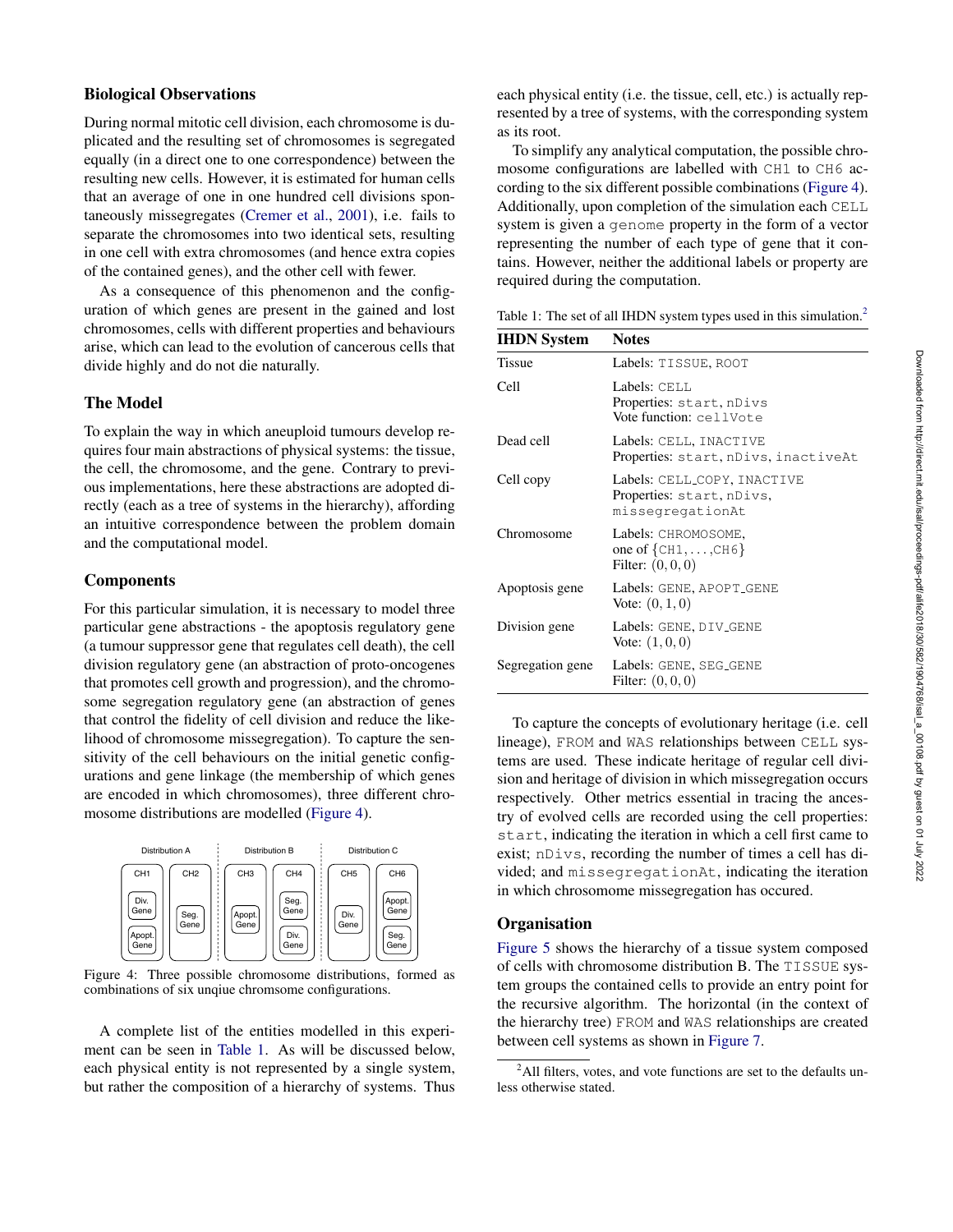<span id="page-4-0"></span>![](_page_4_Figure_0.jpeg)

Figure 5: IHDN Tissue to Gene Model. Apoptosis and division gene systems influence function selection according to their votes. The presence of segregation genes is queried during cell division in order to calculate the required probability of missegregation.

#### Interaction

While there are three cell behaviours to model in this simulation (cell division, cell death, and chromosome missegregation), since missegregation may only occur in the context of a division, it is not treated as a distinct function, rather it is incorporated into the division function. To enable cells to abstain from any behaviour in a given iteration, a pass function is also given resulting in the ordered set

$$
F = \{\text{divide, die}, \text{pass}\}\
$$

The divide function performs a deepClone of the current system, such that any contained systems are recursively copied, and any incoming CONTAINS relationships are also copied [\(Figure 2\)](#page-1-1). The result is an exact copy of the structural hierarchy and composition, without duplication of any user-defined relationships (i.e. the FROM and WAS relationships). After cloning, assuming no missegregation has occurred, the start property of the clone is set to the current iteration and the nDivs property in each system incremented.

For the die function, a inactiveAt property is set to the current iteration and the system is labelled INACTIVE to exclude it from further computation.

The cellVote vote function ensures that the probability of selecting the pass function is always 0.5, independent of the number of contained genes or their configuration [\(Figure 6\)](#page-4-1). The remaining 0.5 is then shared (as per the default behaviour) between the divide and die functions

<span id="page-4-1"></span>![](_page_4_Figure_8.jpeg)

Figure 6: Demonstration of message passing system from lower to higher scale systems in a diploid cell of Distribution A: (A) the votes of the gene systems are summed with the chromosome system's own vote resulting in  $(1, 1, 0)$ ; (B) the cell Vote function intercepts the votes from the chromosomes, reduces them with the default vote function, but then assigns the total of all elements to the position corresponding to the pass function.

proportionally to the number of votes for each, resulting in the following probability distribution for cell function selection:

$$
P(f = \text{pass}) = \frac{1}{2}
$$

$$
P(f = \text{divide}|f \neq \text{pass}) = \frac{d}{a+d}
$$

$$
P(f = \text{die}|f \neq \text{pass}) = \frac{a}{a+d}
$$

where  $a$  and  $d$  are the number of contained ADOPT\_GENE and DIV GENE systems respectively.

Since presence of the abstracted segregation gene does not bias function selection, but rather influences the extent to which the chromosomes are correctly segregated during cell division, the number of contained SEG GENE systems is queried via a Cypher call during the divide function directly without need for voting or an additional function. As with [\(Araujo,](#page-7-2) [2013\)](#page-7-2), the conditional probability of cell missegregation used is<sup>[3](#page-4-2)</sup>:

$$
P(\text{missegression}|f = \text{divide}) = \frac{1}{100} \times (4 - s)
$$

where  $s$  is the number of contained SEG\_GENE systems.

In the case that a cell division is subject to chromosome missegregation, a copy of the configuration prior to division is made. The resulting system's CELL label is replaced with CELL COPY and INACTIVE to prevent its inclusion in any further computation. The resulting pair of aneuploid cells are each linked to it with a WAS relationship (see [Fig](#page-5-0)[ure 7\)](#page-5-0). The iteration in which the missegregation occurred is recorded with the missegregationAt property on the CELL COPY system.

The TISSUE system is the single ROOT system, thus every contained system is visited for computation once per iteration.

<span id="page-4-2"></span> $3s$  may only change  $\pm 1$  per division, and only when  $P(misseragation) > 0$ , it is therefore guaranteed that  $0 \le s \le 4$ .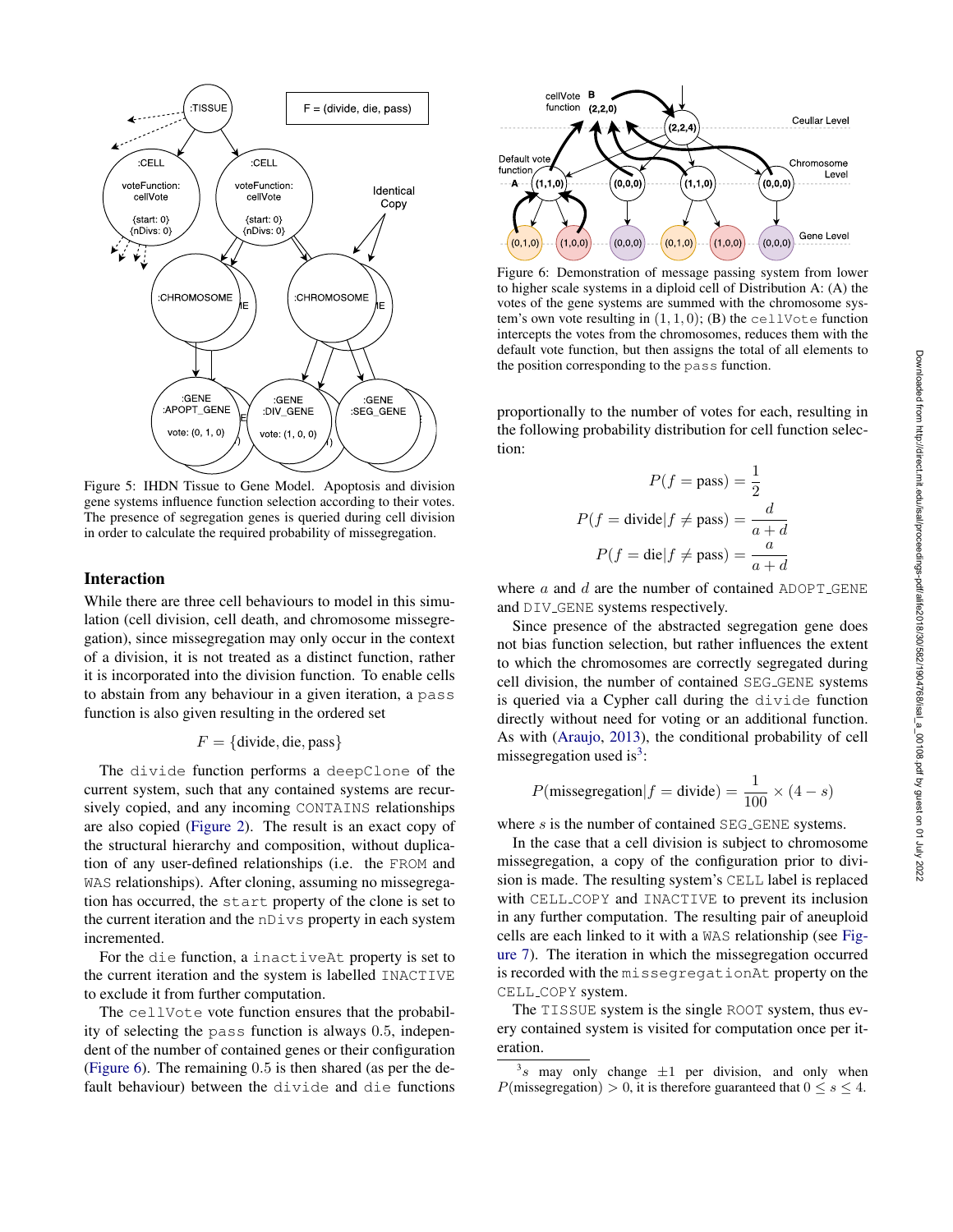<span id="page-5-0"></span>![](_page_5_Figure_1.jpeg)

Figure 7: Example simulation output graph demonstrating connections between systems on the cellular level of abstraction, where  $(a, d, s)$  represents the number of contained apoptosis, division, and segregation genes respectively. This particular graph implies the sequence of events: A divides producing B, A divides producing C, C divides producing D, D divides producing E, C dies, E divides producing F, E divides but missegregates resulting in G and H.

## Experiment

To verify our model we test the tumour simulation against the results of [\(Araujo,](#page-7-2) [2013\)](#page-7-2) by comparing the tissue size, genome diversity, and ratio of apoptosis to division genes for each of the three chromosome distributions. Then, as a demonstration of the additional capabilities of our model, we analyse the evolutionary heritage (i.e. the cell lineage) of the most prolific aneuploid tumour cells that arise during the simulations.

The simulation is started with 100 identical diploid cells, and executed 20 times for each of the three possible chromosome configurations [\(Figure 4\)](#page-3-0). The simulation is executed until the tissue exceeds 7, 000 living cells (cell count is monitored at the end of each complete iteration), or 100 iterations are reached (whichever occurs first).

### Results

## **Verification**

The simulation results [\(Figure 8](#page-5-1) to [10\)](#page-6-0) of the IHDN model show the expected growth behaviours as demonstrated in the reference model [\(Araujo,](#page-7-2)  $2013$ <sup>[4](#page-5-2)</sup>. When the apoptosis and division genes are distributed in the same chromosome (Distribution A), we see an expected homoeostasis in the size of the tissue. However, when the cells are able to evolve the number of contained copies of the apoptosis and division

<span id="page-5-1"></span>![](_page_5_Figure_10.jpeg)

Figure 8: Tissue Size – Total number of living cells per iteration (left: IHDN, right: Reference model). Dashed line indicates median iterations to tissue size  $> 7,000$  cells.

![](_page_5_Figure_12.jpeg)

Figure 9: Chromosome Diversity – Number of distinct genome types per iteration (left: IHDN, right: Reference model).

genes independently, we see the tissue grow in size exponentially. This behaviour is due to the evolution of cells that are 'fitter' (i.e. more prolific and less likely to die) than the initial population of diploid cells. Thus, we see the growth of a tumour.

While Distributions B and C both demonstrate exponential growth, it is observed in the reference model that the

<span id="page-5-2"></span><sup>4</sup>Graphs of reference model simulation are reproduced here with permission and original data from the author.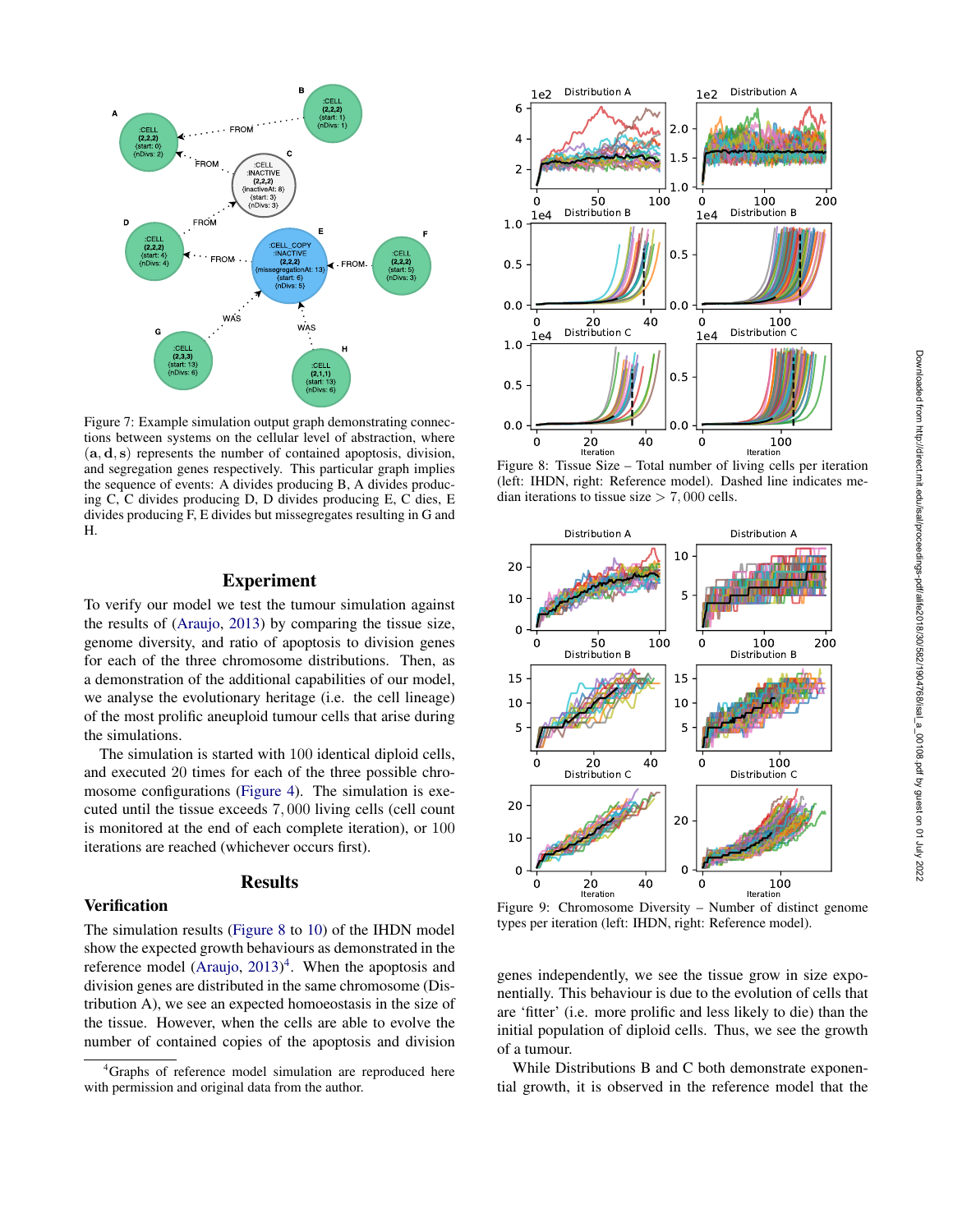<span id="page-6-0"></span>![](_page_6_Figure_1.jpeg)

Figure 10: Mean ratio of apoptosis to division genes (left: IHDN, right: Reference model).

rate of growth is faster in C [\(Araujo,](#page-7-2) [2013\)](#page-7-2). By comparing the mean number of iterations until the tissue size exceeds 7, 000 cells (dashed vertical line in [Figure 8\)](#page-5-1), we observe the same result<sup>[5](#page-6-1)</sup>.

## Cell Lineage

Having verified the behaviour of our model against an existing conventional implementation, we now demonstrate its advantages. Throughout the remainder of this section,  $(a, d, s)$  denotes the number of contained apoptosis, division, and segregation regulatory genes respectively.

Using Neo4j Cypher queries to search the graphs for particular patterns, the complete evolutionary paths of any cell can be traced. [Listing 1](#page-6-2) demonstrates an example query (visual result in [Figure 11\)](#page-6-3) to show three evolutionary paths from the start cell configuration,  $(2, 2, 2)$ , to the highest occurring cell configuration (a particularly harmful cell) of Distribution C,  $(0, 2, 0)$ .

Listing 1: Example Cypher query to return three distinct paths of genome evolution from the initial  $(2, 2, 2)$  to the cancerous  $(0, 2, 0).$ 

```
match (c:CELL) where (not (c:INACTIVE)) and
   ,→ c.genome=[0,2,0]
with c match p = (c) - [:FROM| WAS*]->(o)
 where
   ((o:CELL) or (o:CELL_COPY))
   and not (o)-[:FROM|WAS]->()
   and not (c)<-[:FROM|WAS]-()
return p limit 3
```
Going further, for each of the configurations we query all distinct genome evolutionary paths to each of the arising cell configurations, where consecutive matching genomes are removed from the returned sequences. We see that approximately two thirds of the  $(0, 2, 0)$  cells of Distribution C followed the simplest possible route [\(Table 2\)](#page-6-4); because of the higher probability of chromosome missegregation in these cells, many demonstrate increased exploration and oscillation between configurations in their genome ancestry.

<span id="page-6-3"></span>![](_page_6_Figure_11.jpeg)

Figure 11: Visual result of the example query [\(Listing 1\)](#page-6-2). (Graphic produced by the Neo4j Bowser).

However, for the most prolific arising cell configuration of Distribution B,  $(0, 2, 2)$ , it can be seen that a much greater proportion took the shortest evolutionary path, as the probability for missegregation, and hence evolution, in these cells is much lower.

<span id="page-6-4"></span>

| <b>Distribution B</b>                         |      |  |
|-----------------------------------------------|------|--|
| Path                                          | $\%$ |  |
| (2,2,2), (1,2,2), (0,2,2)                     | 86.3 |  |
| $(2,2,2), (1,2,2), (1,1,1), (0,1,1), (0,2,2)$ | 3.81 |  |
| $(2,2,2), (1,2,2), (0,2,2), (0,1,1), (0,2,2)$ | 3.54 |  |
| Distribution C                                |      |  |
| Path                                          | $\%$ |  |
|                                               |      |  |
| (2,2,2), (1,2,1), (0,2,0)                     | 67.3 |  |
| $(2,2,2), (1,2,1), (0,2,0), (0,1,0), (0,2,0)$ | 7.47 |  |

Table 2: Proportion of most abundant final cell configuration that followed the most commonly occurring distinct evolutionary paths.

By considering the mean number of distinct paths, we also see that ancestry of the arising  $(0, 2, 0)$  genome configurations (Distribution C) is the most diverse (12.45) across all distributions, followed closely by  $(0, 3, 0)$  with 12.05. While these forms of analysis require no additional tooling with IHDNs, they were not possible in previous implementations and could help inform the open debate (for example, [\(Greaves and Maley,](#page-7-22) [2012\)](#page-7-22) and [\(Sottoriva et al.,](#page-7-23) [2015\)](#page-7-23) are two opposing views) over the evolution of such cells.

#### Conclusion

We have introduced the IHDN model for simulating complex dynamic systems, and verified the effectiveness of its novel, cross-scale message passing system in capturing the

<span id="page-6-1"></span><sup>&</sup>lt;sup>5</sup>Note that due to the difference in computing styles, the iteration numbers do not correspond; however, the purpose here is to validate the life-like evolutionary behaviour of the tissue and cells, not the precise figures of the reference model.